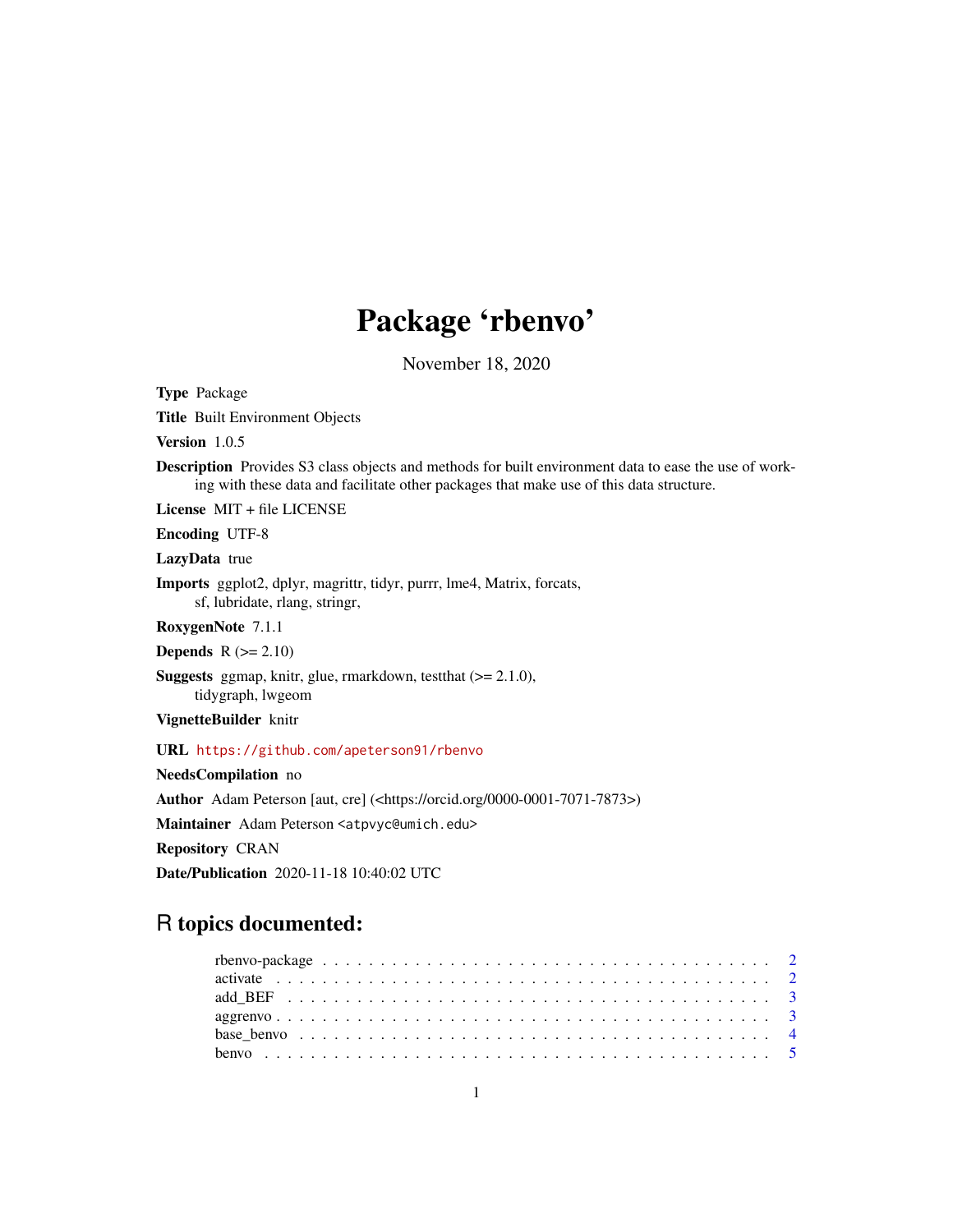#### <span id="page-1-0"></span>2 activate and  $\alpha$  activate and  $\alpha$  activate and  $\alpha$  activate

|       | $\overline{\phantom{0}}8$ |
|-------|---------------------------|
|       |                           |
|       | -9                        |
|       |                           |
|       |                           |
|       |                           |
|       |                           |
|       |                           |
|       |                           |
|       |                           |
|       |                           |
|       |                           |
|       |                           |
|       |                           |
|       |                           |
|       |                           |
| Index | 17                        |

rbenvo-package *The 'rbenvo' package.*

# Description

rbenvo is package that holds S4 class objects and methods for built environment data to ease the use of working with these data and improve interoperability with other packages.

<span id="page-1-1"></span>activate *Determine the context of subsequent manipulation*

#### Description

A benvo is a essentially a small relational database with a specific one-to-many structure between the subject table and each BEF tables. In order to know which data frame is of interest for displaying/manipulating at any given time use the activate function (akin to [activate](#page-1-1)) to do so.

#### Usage

activate(x, what)

active(x)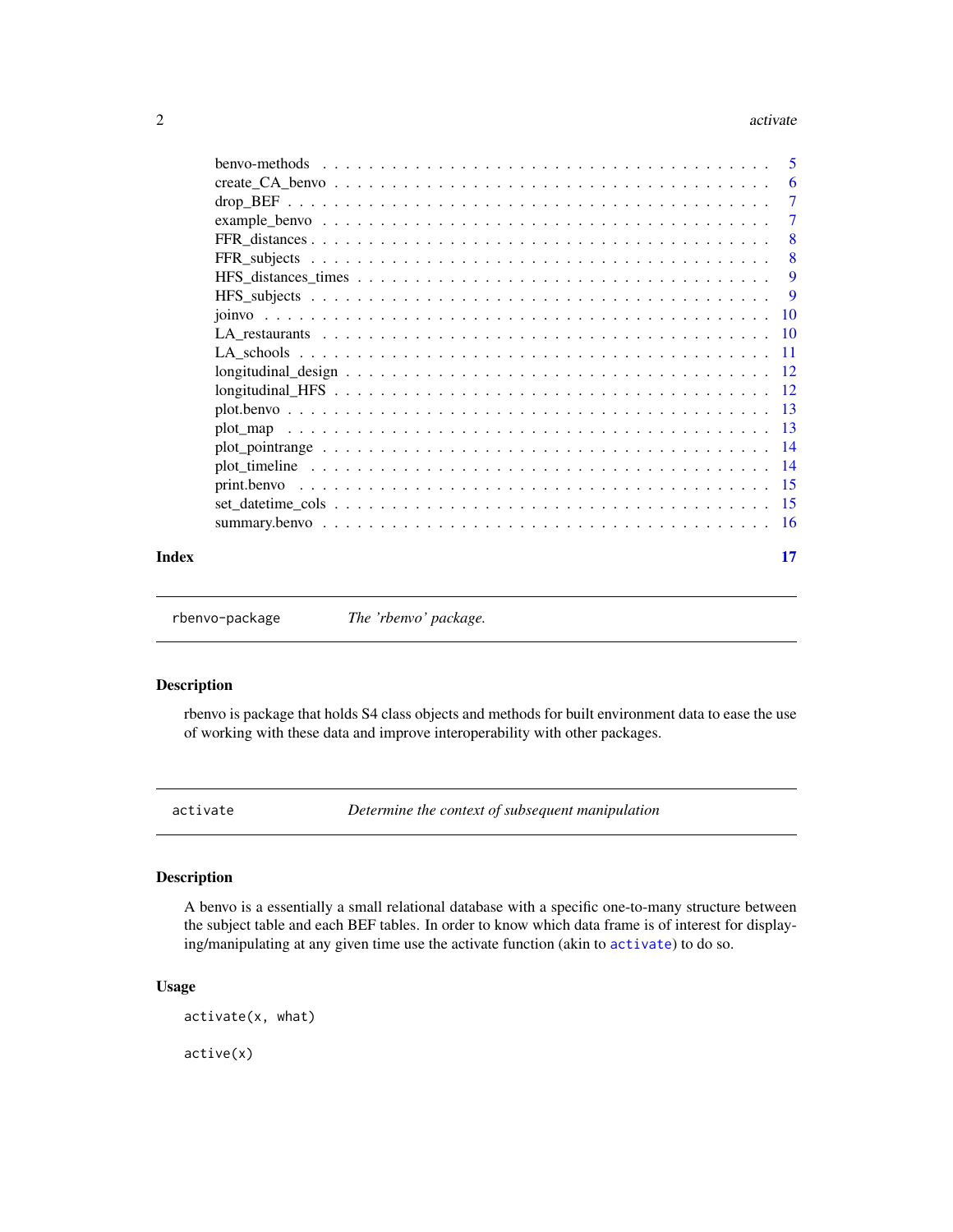#### <span id="page-2-0"></span>add\_BEF 3

#### Arguments

| x    | benvo object           |
|------|------------------------|
| what | name of df to activate |

#### Value

a benvo

add\_BEF *Add Built Environment Feature to Benvo*

#### Description

Add Built Environment Feature to Benvo

#### Usage

add\_BEF(x, bef\_data, bef\_id, d\_function = sf::st\_distance)

# Arguments

| X          | benyo or base benyo                                                      |
|------------|--------------------------------------------------------------------------|
| bef_data   | 'tidy' data frame containing date/spatial information for one unique bef |
| bef id     | unique bef_id column name                                                |
| d_function | function for calculating distance. Default is st_distance                |

aggrenvo *Aggregate Matrix to Subject or Subject - Measurement Level*

#### Description

Aggregate Matrix to Subject or Subject - Measurement Level

# Usage

aggrenvo(x, M, stap\_term, component) ## S3 method for class 'benvo' aggrenvo(x, M, stap\_term, component)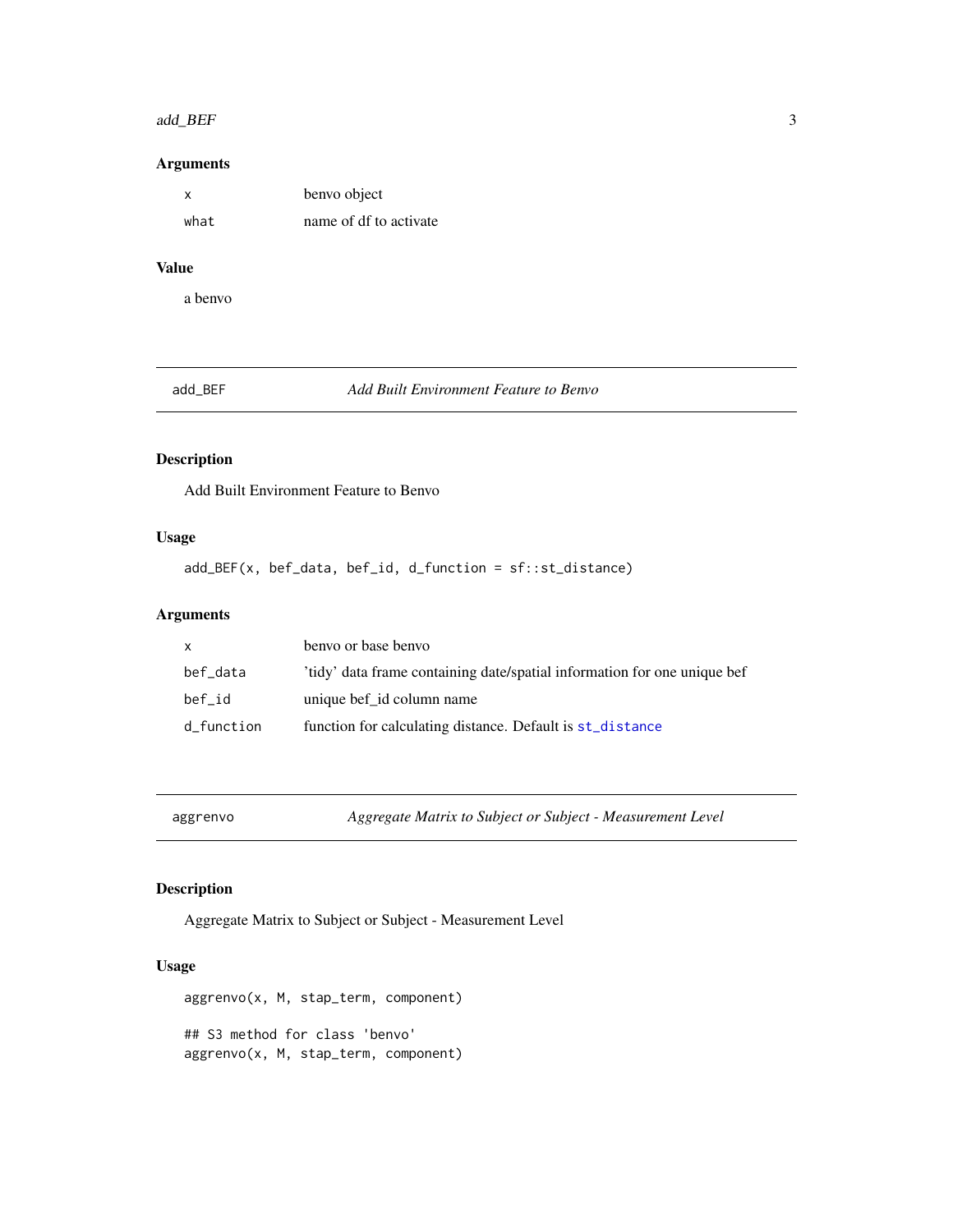# Arguments

| X         | benvo object                                                                                                      |
|-----------|-------------------------------------------------------------------------------------------------------------------|
| M         | matrix to aggregate                                                                                               |
| stap_term | relevant stap term                                                                                                |
| component | one of c("Distance", "Time", "Distance-Time") indicating which column(s) of the<br>bef dataset should be returned |

# Methods (by class)

• benvo: method

base\_benvo *Base Benvo*

#### Description

When building a benvo iteratively the base benvo allows you to start with no bef data constructed a priori and build up from subject data that contains spatial and/or temporal raw data in the form of [sf](#page-0-0) structures or [Date](#page-0-0) columns.

#### Usage

```
base_benvo(subject_data, by, ...)
```
# Arguments

| subject_data            | data.frame containing subject level covariates.                           |
|-------------------------|---------------------------------------------------------------------------|
| bv                      | optional key                                                              |
| $\cdot$ $\cdot$ $\cdot$ | optional arguments for specifying date-time columns see set_datetime_cols |

# Value

a benvo with attribute base = TRUE

<span id="page-3-0"></span>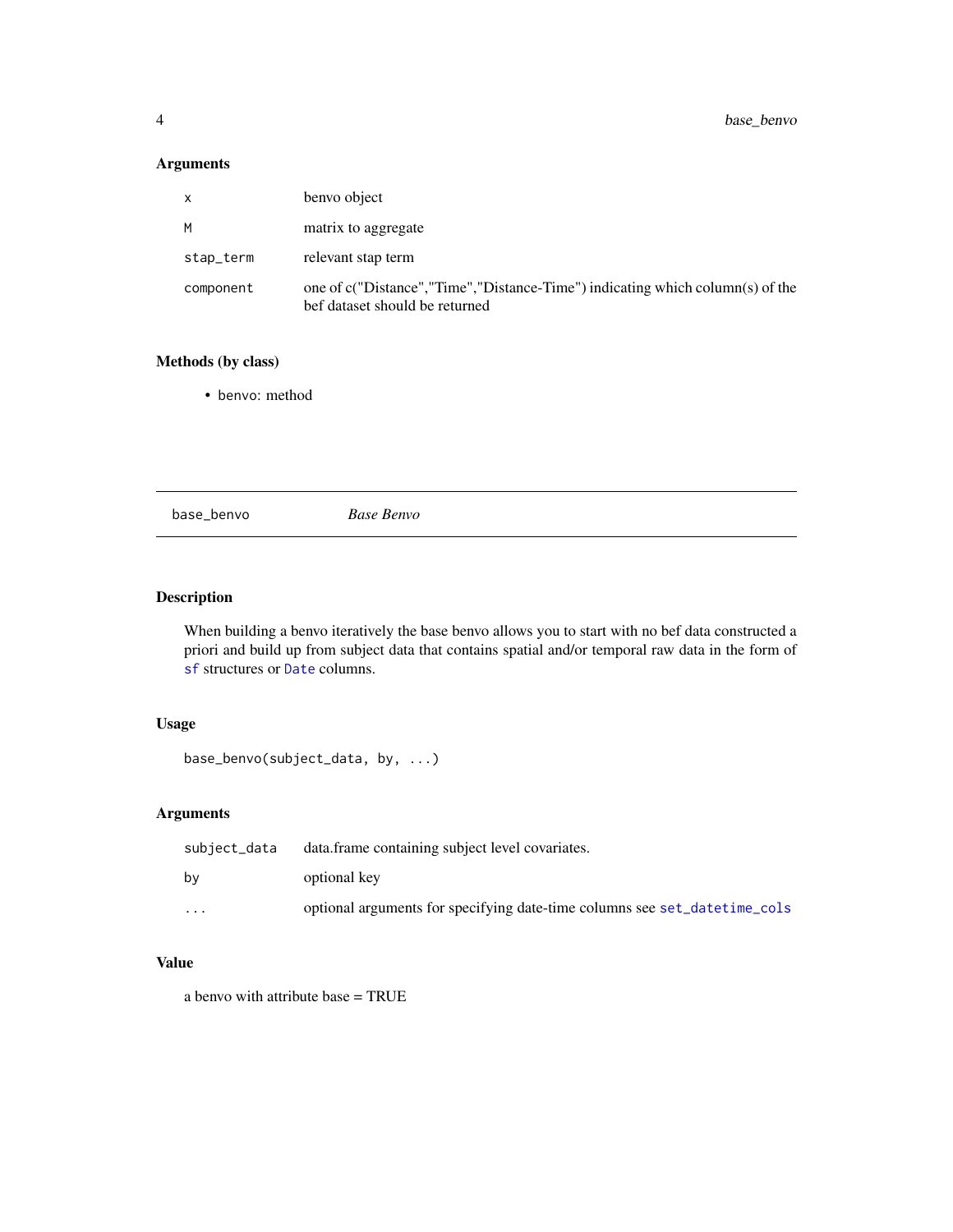<span id="page-4-0"></span>

Create a benvo object

#### Usage

benvo(subject\_data, sub\_bef\_data = NULL, by = NULL, ...)

### Arguments

| subject_data | data.frame containing subject level covariates.                                                                                                       |
|--------------|-------------------------------------------------------------------------------------------------------------------------------------------------------|
| sub_bef_data | named list of data frames that contain subject-bef relevant data. NULL by de-<br>fault which returns a "base benyo" Which can be built upon/added to. |
| by           | optional key to link subject - sub_bef data. Will use the intersection of column<br>names if not specified directly.                                  |
| $\cdots$     | optional arguments for specifying date-time columns see set_datetime_cols                                                                             |

# Details

benvo is a constructor function which creates benvo objects. In particular, note that the benvo function will explicitly check the data you provide, to ensure benvo methods can be performed without error.

#### Value

benvo object

#### See Also

[Introductory](https://apeterson91.github.io/rbenvo/articles/Introduction.html) and more [Specialized](https://apeterson91.github.io/rbenvo/articles/Building_Benvos.html) vignettes.

benvo-methods *Benvo Methods*

#### Description

Benvo Methods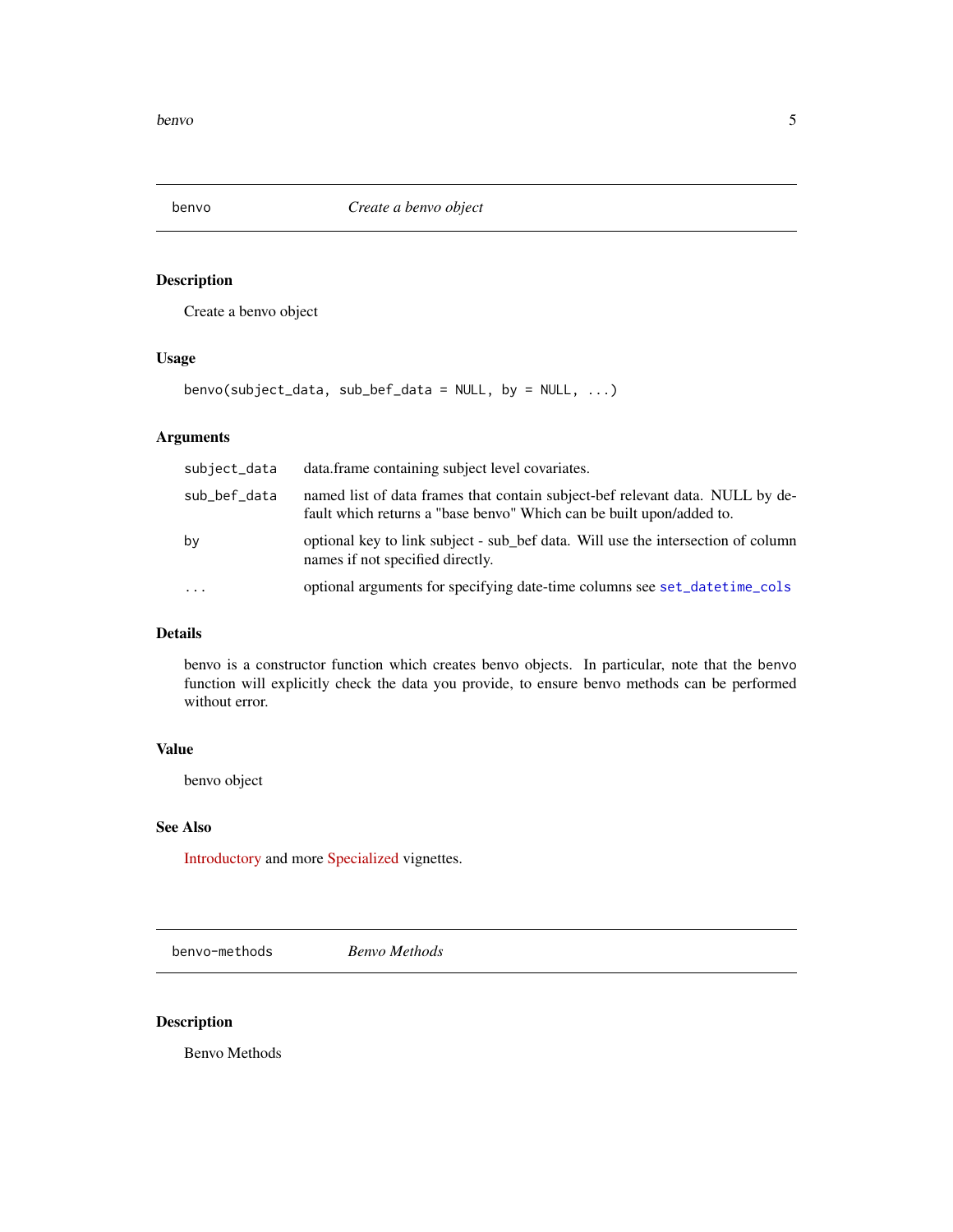#### <span id="page-5-0"></span>Usage

bef\_names(x) components(x) component\_lookup(x, term) subject\_has\_sf(x) bef\_has\_sf(x, term) num\_BEF(x) ## S3 method for class 'benvo'  $head(x, \ldots)$ ## S3 method for class 'benvo'  $tail(x, \ldots)$ get\_id(x) has\_subject\_dt(x) has\_bef\_dt(x, term) is.benvo(x)

# Arguments

| X    | a benvo object     |
|------|--------------------|
| term | bef name string    |
| .    | optional arguments |

create\_CA\_benvo *Create California Benvo*

# Description

This function exists primarily to save the hassle of having an sf object stored as an R data object, as it introduces non-ascii characters into the package. With this function, the appropriate benvo is returned.

#### Usage

create\_CA\_benvo()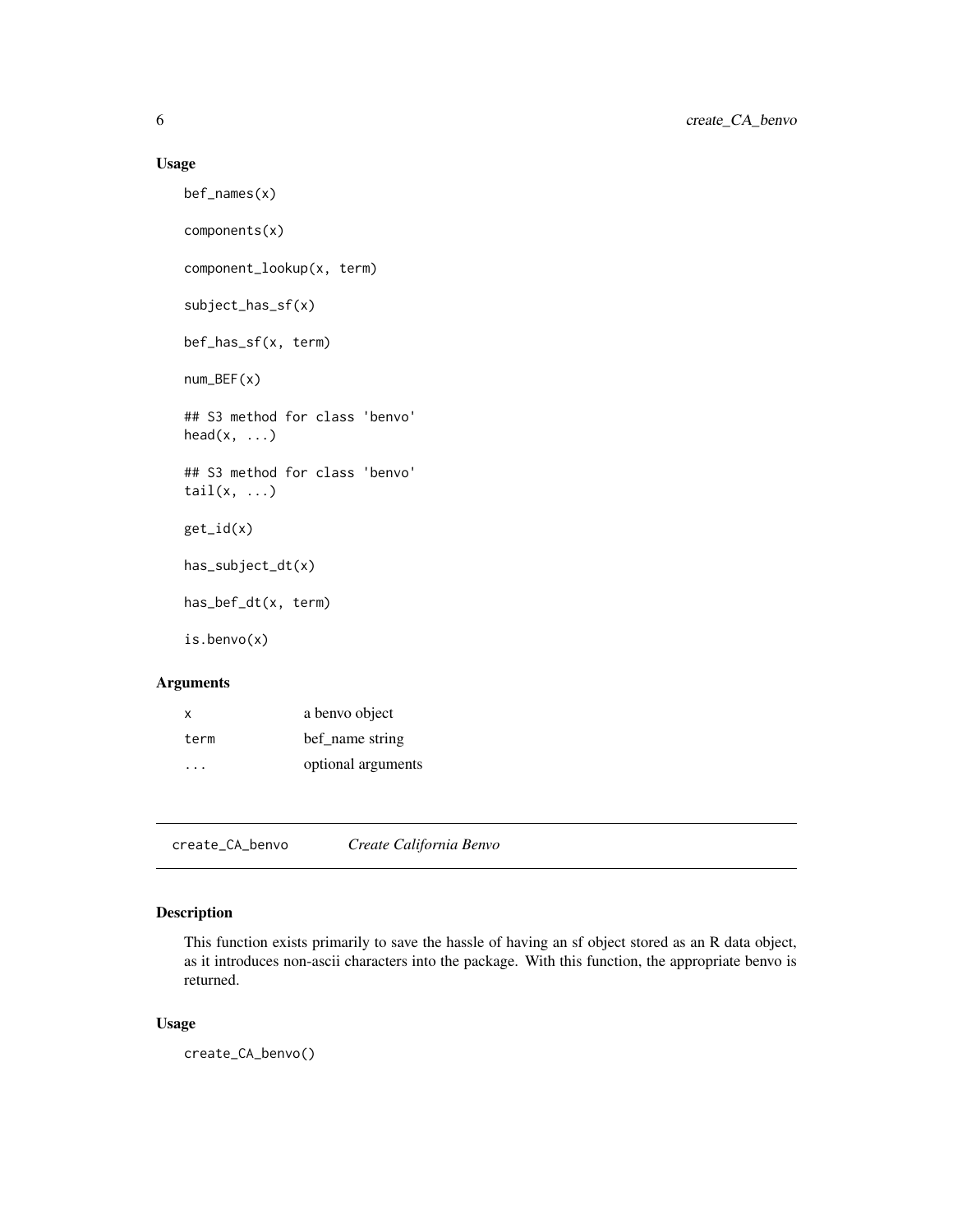#### <span id="page-6-0"></span>drop\_BEF 7

# Value

a benvo with the Los Angeles data converted to sf objects.

#### See Also

The building benvos vignette

drop\_BEF *Drop Built Environment Feature from Benvo*

#### Description

Remove the active BEF data table and corresponding sub-bef data from the benvo

# Usage

drop\_BEF(x)

# Arguments

x benvo or base benvo

#### Value

benvo without the active bef data

example\_benvo *Small benvo for use in* benvo *examples and vignettes.*

#### Description

Small benvo for use in benvo examples and vignettes.

#### Usage

FFbenvo

### Format

A benvo with 1000 subjects and nearby simulated FFRs

FFR\_subjects see FFR\_subjects dataset

FFR\_distances see FFR\_distances dataset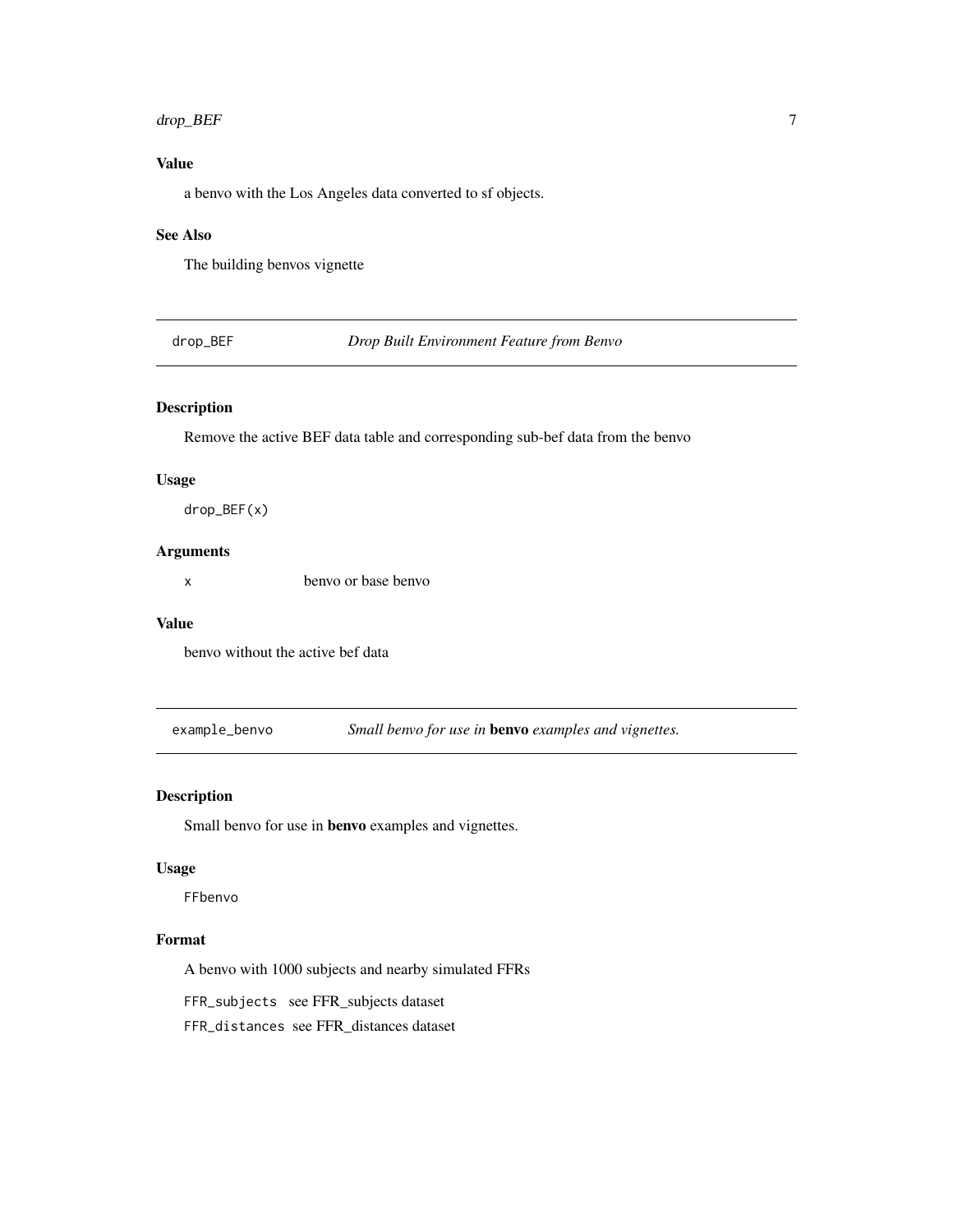<span id="page-7-0"></span>

Small dataset for use in benvo examples and vignettes.

#### Usage

FFR\_distances

#### Format

A data frame with 9501 rows and 2 columns

id The subject unique identifier

Distance The simulated distance between a hypothetical subject and fast food restaurant.

FFR\_subjects *Small dataset for use in* benvo *examples and vignettes.*

#### Description

Small dataset for use in benvo examples and vignettes.

#### Usage

FFR\_subjects

#### Format

A data frame with 1000 rows and 3 columns

- id The subject unique identifier
- sex The measurement unique identifier
- BMI The Built Environment Unique identifier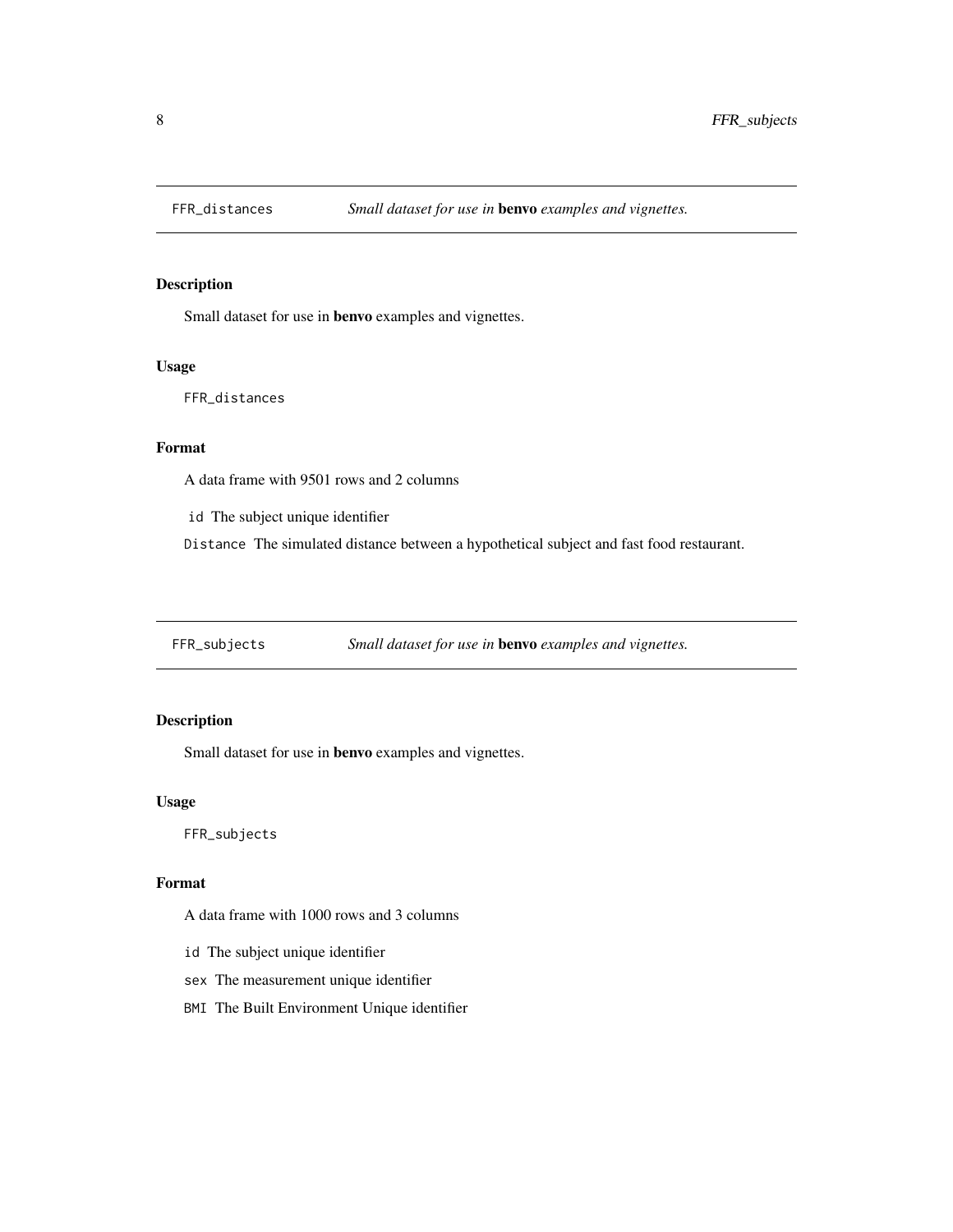<span id="page-8-0"></span>HFS\_distances\_times *Small dataset for use in* benvo *examples and vignettes.*

#### Description

Small dataset for use in benvo examples and vignettes.

#### Usage

HFS\_distances\_times

#### Format

A data frame with 5709 rows and 3 columns

id The subject unique identifier

measurement The subject repeat measurement id

Distance The simulated distance between a hypothetical subject and fast food restaurant.

Time The simulated time between a hypothetical subject and fast food restaurant.

HFS\_subjects *Longitudinal Dataset for use in* benvo *examples and vignettes.*

#### Description

Longitudinal Dataset for use in benvo examples and vignettes.

#### Usage

HFS\_subjects

#### Format

A data frame with 596 rows and 4 columns

id The subject unique identifier

measurement The subject repeat measurement id

sex The measurement unique identifier

BMI The Built Environment Unique identifier

subj\_effect subject specific intercept used in simulating BMI

exposure The hypothetical Healthy Food Store exposure effect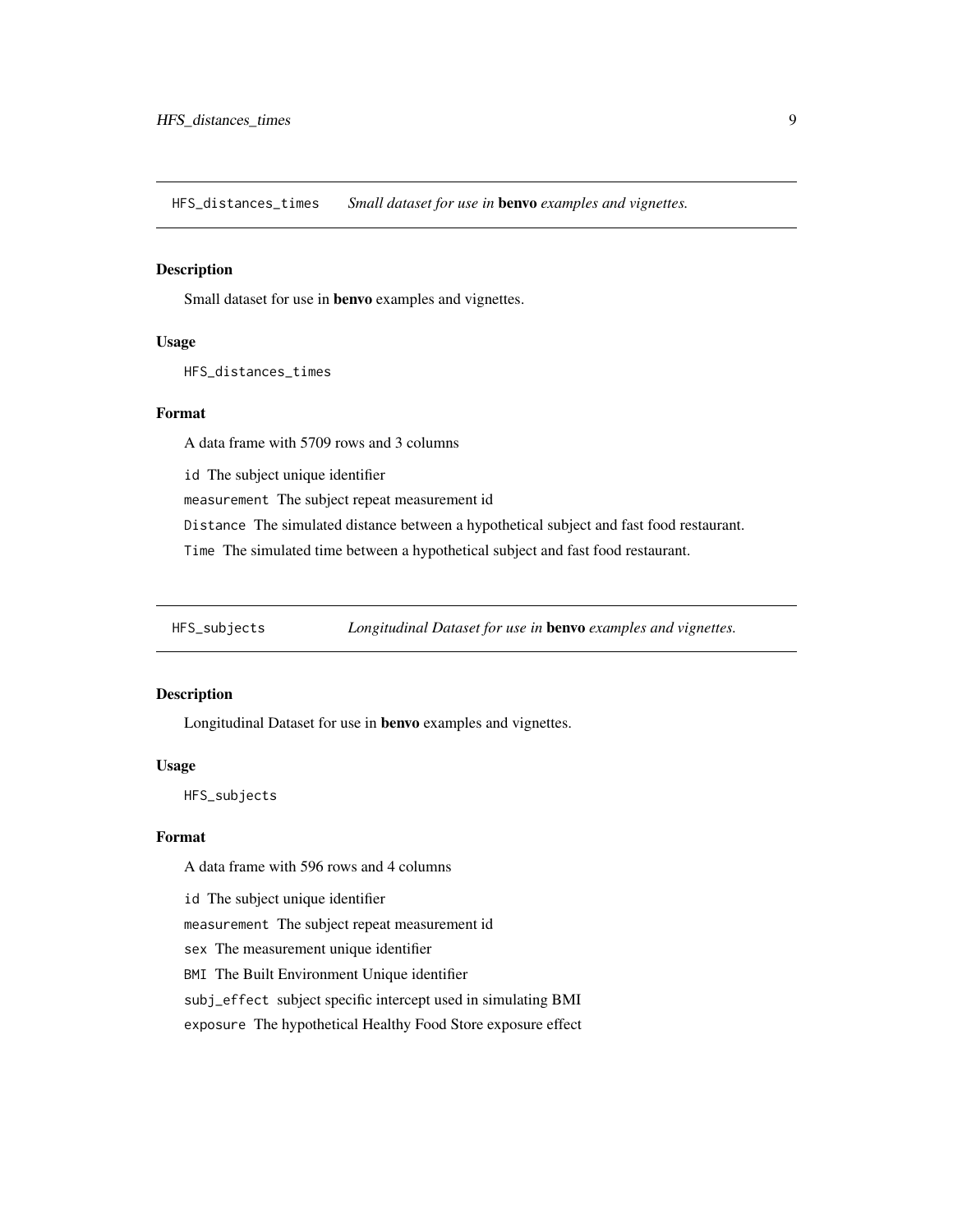<span id="page-9-0"></span>

Join BEF and subject data within a benvo

#### Usage

```
joinvo(x, term, component = "Distance", NA_to_zero = F)
## S3 method for class 'benvo'
joinvo(x, term, component = "Distance", NA_to_zero = F)
```
#### Arguments

| X          | benvo object                                                                                                    |
|------------|-----------------------------------------------------------------------------------------------------------------|
| term       | string of bef name to join on in sub bef data                                                                   |
| component  | one of c("Distance","Time","Distance-Time") indicating which column(s) of the<br>bef dataset should be returned |
| NA_to_zero | replaces NA values with zeros - potentially useful when constructing design<br>matrices                         |

#### Details

Joins the subject dataframe within a benvo to the supplied BEF dataframe keeping the selected component

#### Methods (by class)

• benvo: method

LA\_restaurants *Los Angeles Fast Food Restaurants*

#### Description

Los Angeles Fast Food Restaurants

#### Usage

LA\_FF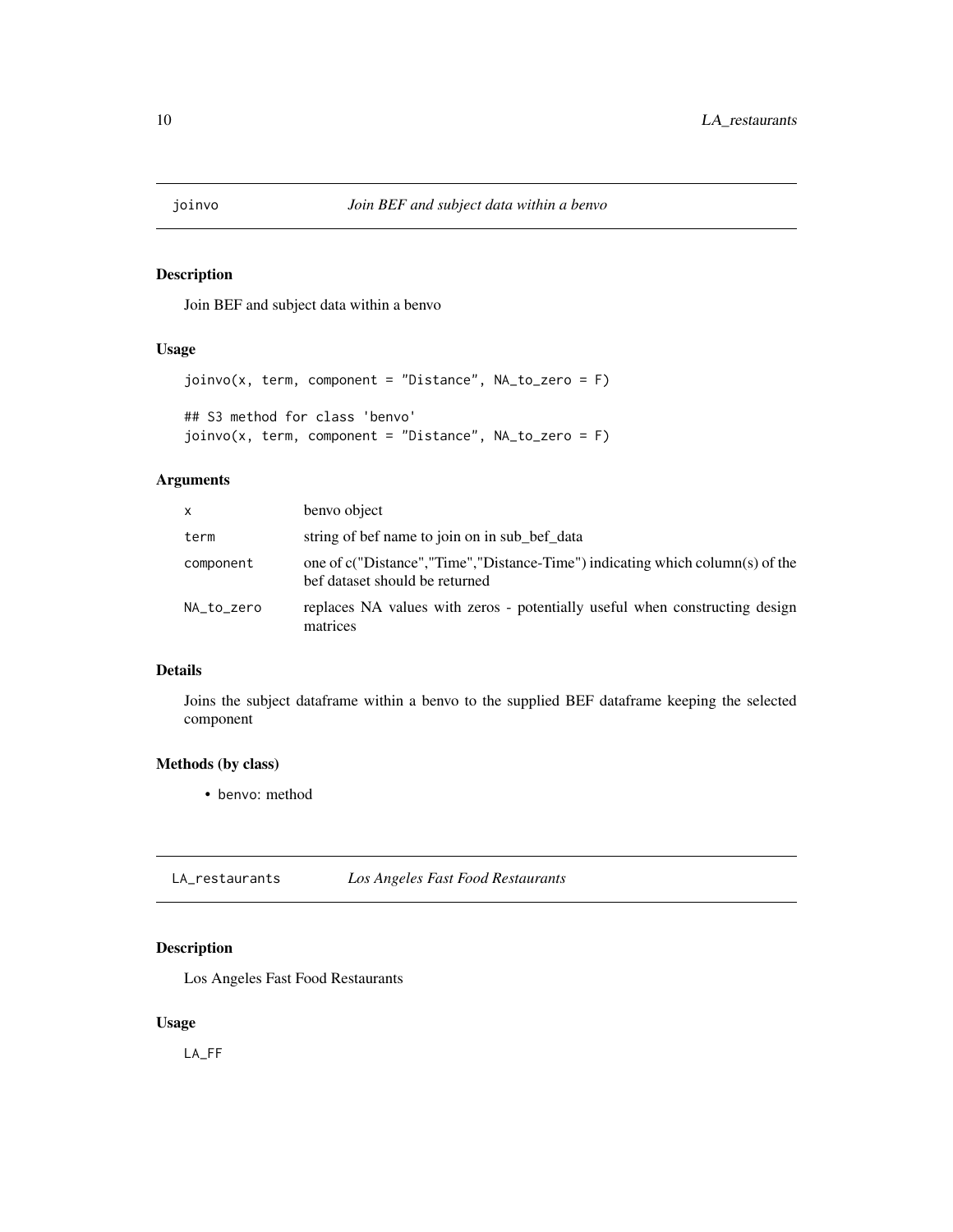#### <span id="page-10-0"></span>LA\_schools 11

### Format

A dataframe with 8101 rows and 4 columns

name Restaurant Name osm\_id openstreetmap unique id

Latitude Self Explanatory

Longitude Self Explanatory

#### Details

data downloaded from the openstreetmap overpass api classified as "amenity:fast\_food".

LA\_schools *California Public Schools Fitnessgram Data*

### Description

California Public Schools Fitnessgram Data

#### Usage

LA\_schools

#### Format

A dataframe with 308 rows and 8 columns

Perc5c Proportion of Obese 5th Graders

NoStud5 Number of 5th Graders in the class

Charter Factor variable indicating whether or not school is a charter school or not

cdscode School identifier

City Self Explanatory

County Self Explanatory

Latitude Self Explanatory

Longitude Self Explanatory

#### Details

data downloaded from the CA department of education website, subset to include just those schools in Los Angeles.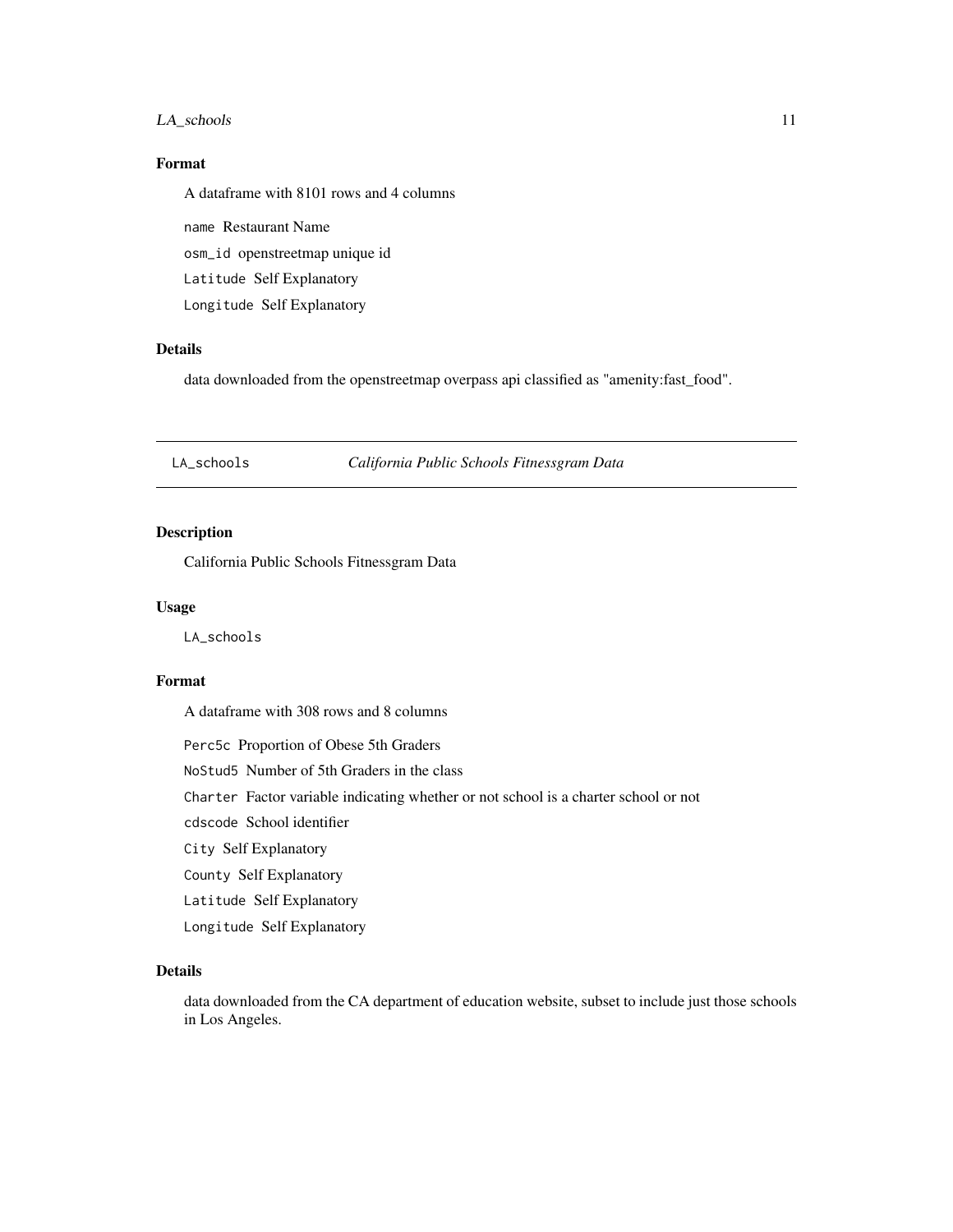<span id="page-11-0"></span>longitudinal\_design *Longitudinal design dataframe*

### Description

For use with [glmer](#page-0-0) type formulas/models

#### Usage

```
longitudinal_design(x, formula, ...)
```
longitudinal\_design(x, formula, ...)

#### Arguments

| $\boldsymbol{\mathsf{x}}$ | benvo object                              |
|---------------------------|-------------------------------------------|
| formula                   | similar to glmer.                         |
| $\cdot$ $\cdot$ $\cdot$   | other arguments passed to the model frame |

#### Functions

• longitudinal\_design: method

longitudinal\_HFS *Small benvo for use in* benvo *longitudinal examples and vignettes.*

### Description

Small benvo for use in benvo longitudinal examples and vignettes.

#### Usage

longitudinal\_HFS

# Format

A benvo with 1000 subjects and nearby simulated FFRs

HFS\_subjects see HFS\_subjects dataset

HFS\_subjects see HFS\_distances dataset

#### Details

A hypothetical example showing how exposure to Healthy Food Stores (HFS) over time may decrease BMI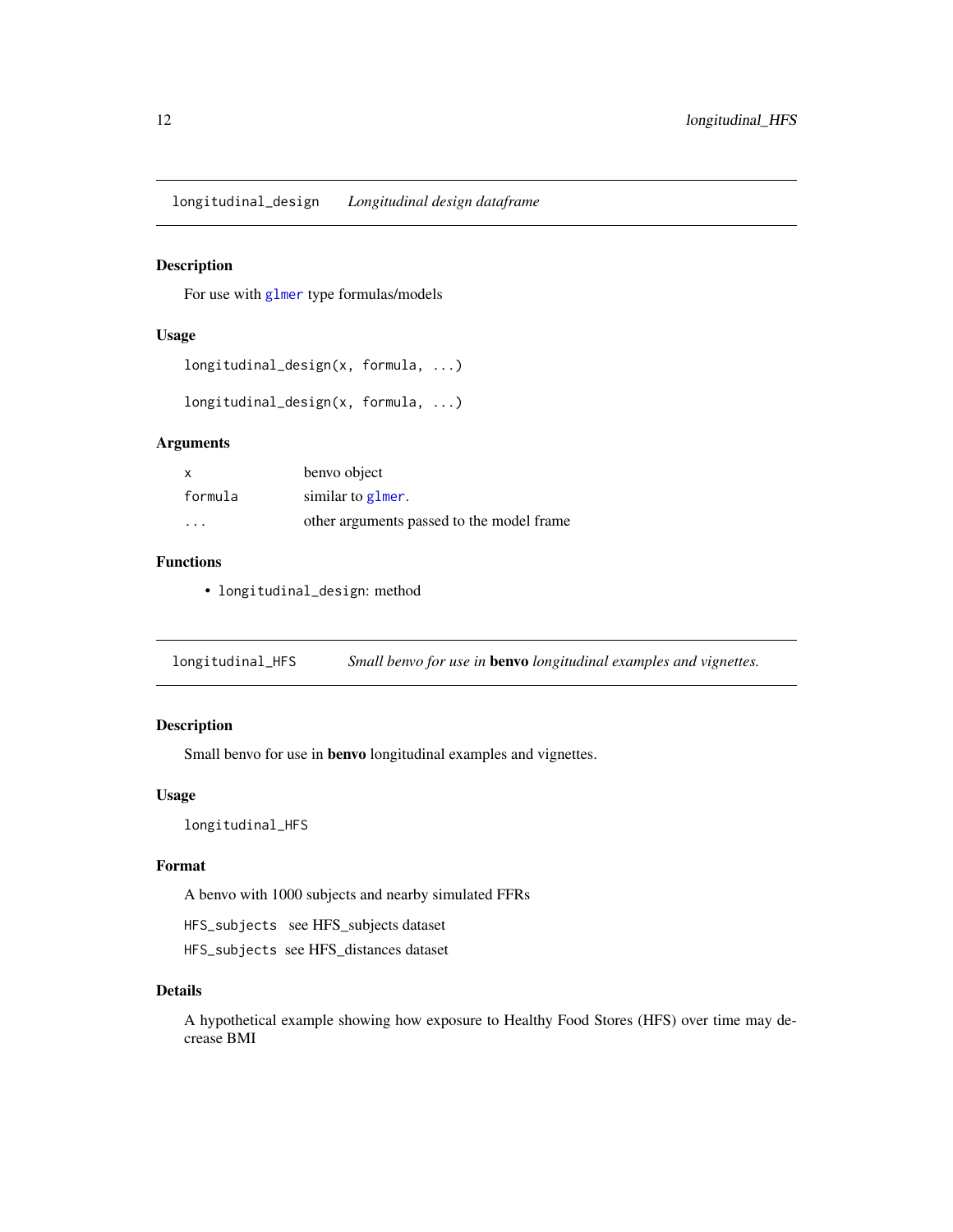<span id="page-12-0"></span>plot.benvo *Benvo plots*

# Description

Variety of plotting functions for benvo objects

#### Usage

```
## S3 method for class 'benvo'
plot(x, plotfun = "pointrange", ...)
```
# Arguments

| x       | benvo object                 |
|---------|------------------------------|
| plotfun | one of c("pointrange","map") |
| .       | extra arguments for plotfun  |

| plot_map | Spatial Plot of benvo |
|----------|-----------------------|
|          |                       |

# Description

Provides a plot of benvo subjects and (one) BEF's locations

#### Usage

plot\_map(x, term = NULL)

#### Arguments

| x    | benvo object    |
|------|-----------------|
| term | <b>BEF</b> term |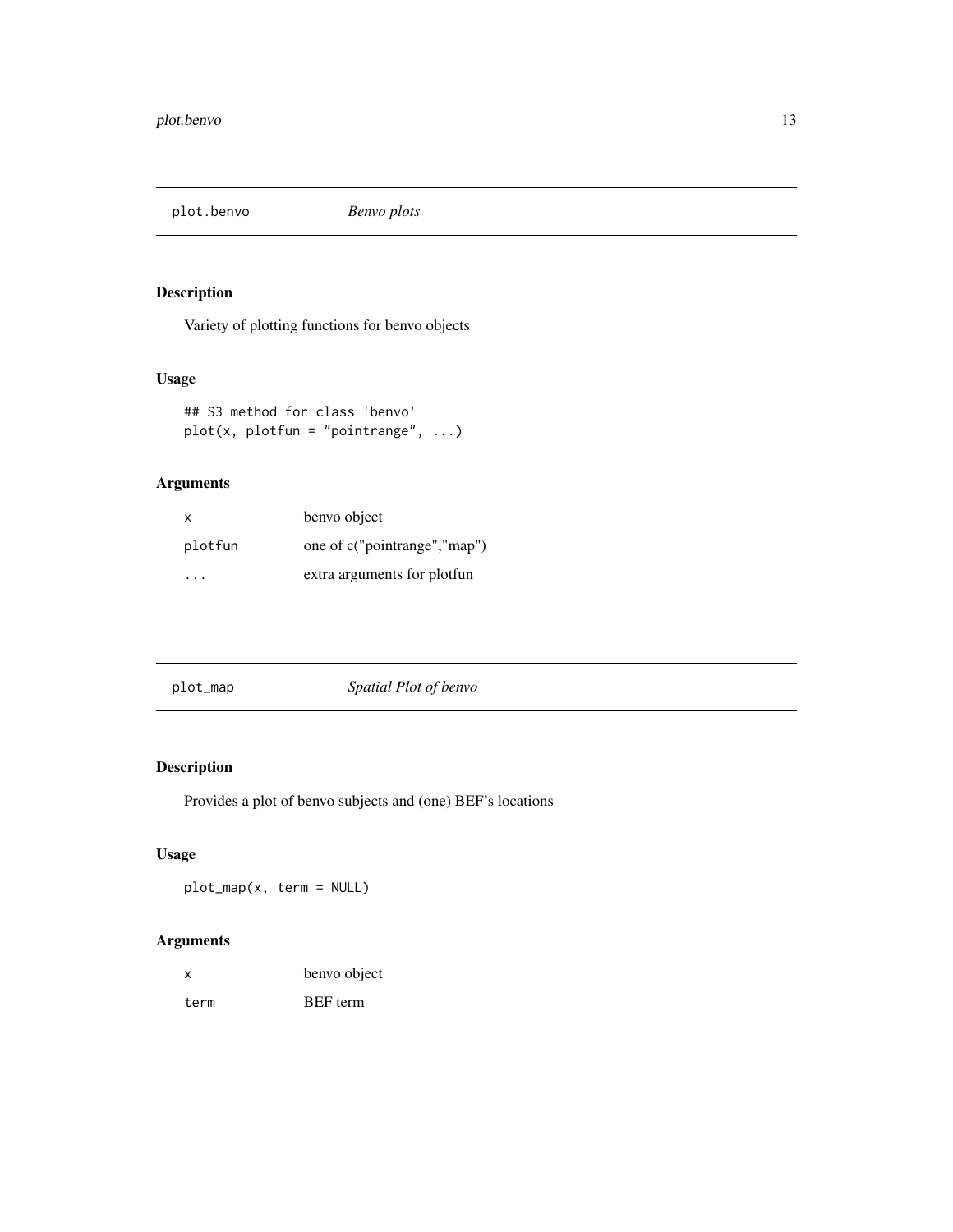<span id="page-13-0"></span>plot\_pointrange *Plot Pointrange*

# Description

Plot Pointrange

# Usage

```
plot\_pointrange(x, term = NULL, component = NULL, p = 0.95)
```
# Arguments

| $\mathsf{x}$ | benvo object                                                                                                                                           |
|--------------|--------------------------------------------------------------------------------------------------------------------------------------------------------|
| term         | name of BEF to plot. If NULL plots the first component listed in the Benvo.                                                                            |
| component    | one of c("Distance","Time") indicating which measure to use. Defaults to Dis-<br>tance if both measures are available, otherwise uses the only option. |
| p            | The probability of distances/times that should be included in interval                                                                                 |

| plot_timeline | Temporal Plot of benvo |
|---------------|------------------------|
|---------------|------------------------|

# Description

Provides a plot of benvo subjects temporal exposure over time.

# Usage

plot\_timeline(x, ...)

### Arguments

| X        | benvo object      |
|----------|-------------------|
| $\cdots$ | currently ignored |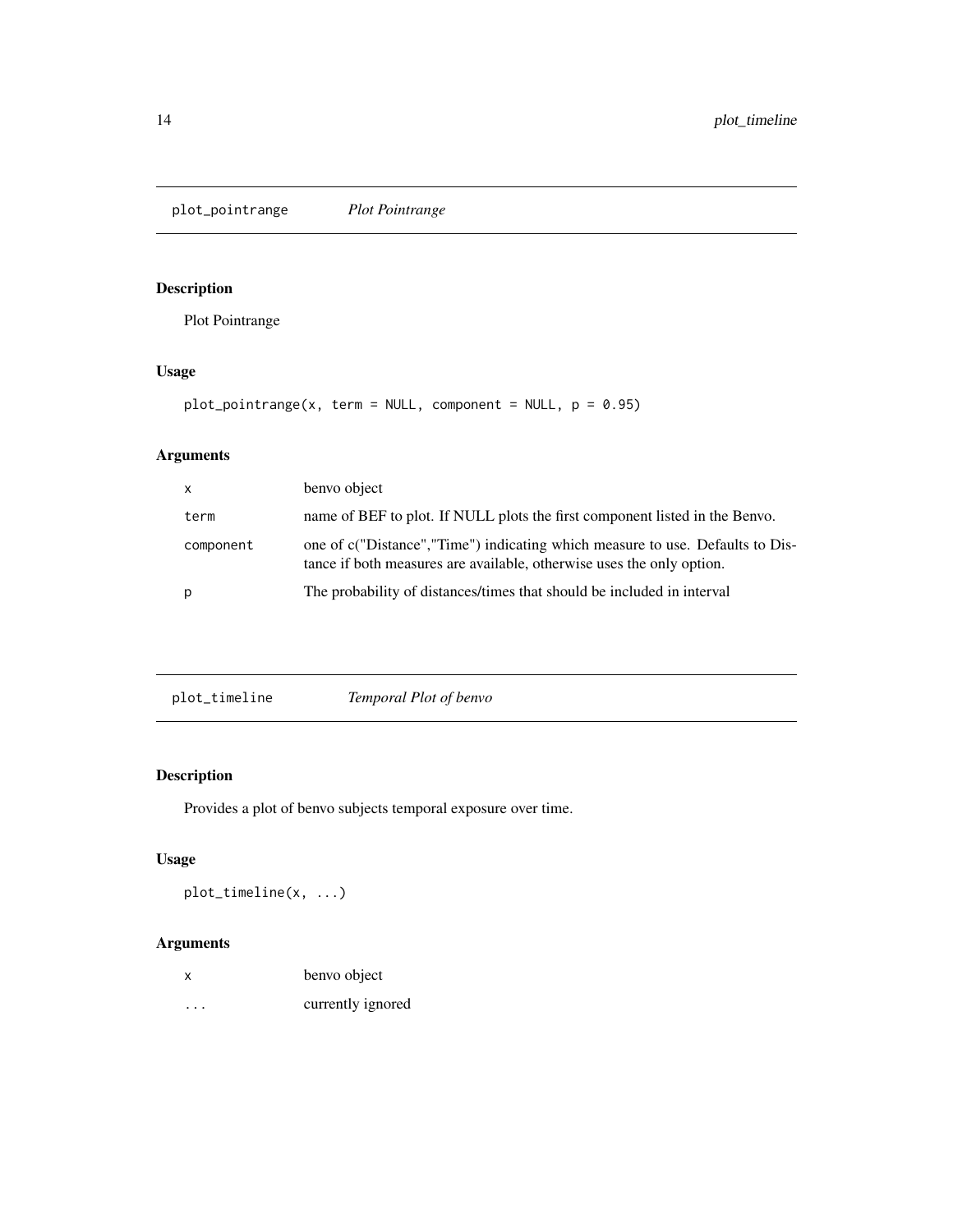<span id="page-14-0"></span>

benvo Print Method

# Usage

## S3 method for class 'benvo'  $print(x, \ldots)$ 

#### Arguments

| х | benvo object |
|---|--------------|
| . | ignored      |

<span id="page-14-1"></span>set\_datetime\_cols *Set DateTime Columns*

#### Description

When exposure time and lag exposure time need to be calculated the measurement date, and start/stop date columns can be provided to the benvo and base\_benvo functions as optional arguments. Note that these columns will be converted to [Date](#page-0-0) objects if they're not already.

#### Usage

```
set_datetime_cols(
 measurement_date = NULL,
  start_date_col = NULL,
  stop_date_col = NULL
)
```
#### Arguments

measurement\_date

| column string for the date at which a subject was measured                                                                |
|---------------------------------------------------------------------------------------------------------------------------|
| start_date_col column string for the date at which a subject/bef moved to their corresponding<br>location                 |
| stop_date_col column string for the date at which a subject/bef stopped having exposure at the<br>corresponding location. |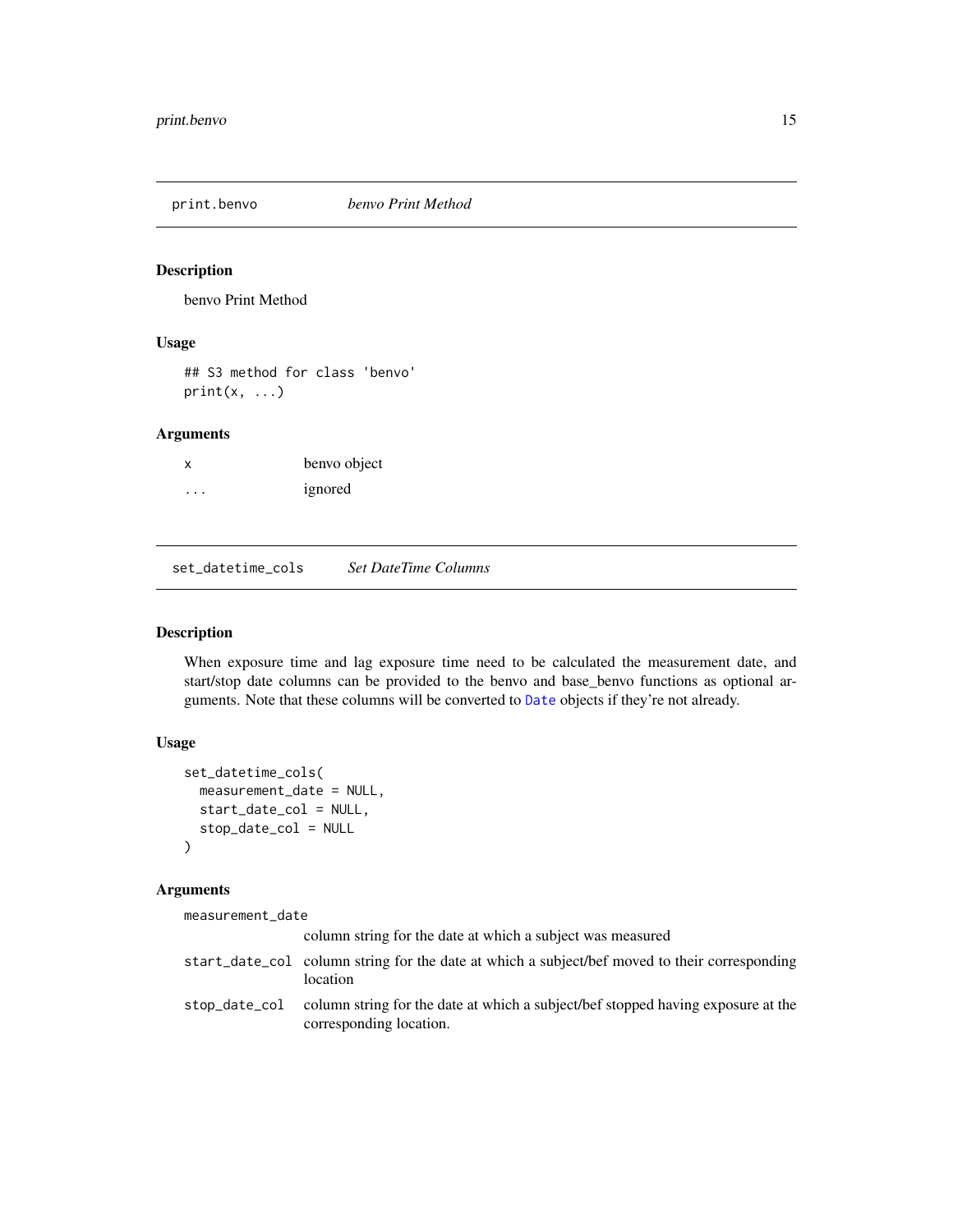<span id="page-15-0"></span>

benvo BEF Summary Generic

# Usage

## S3 method for class 'benvo' summary(object, ...)

# Arguments

| object | a benvo object |
|--------|----------------|
| .      | ignored        |